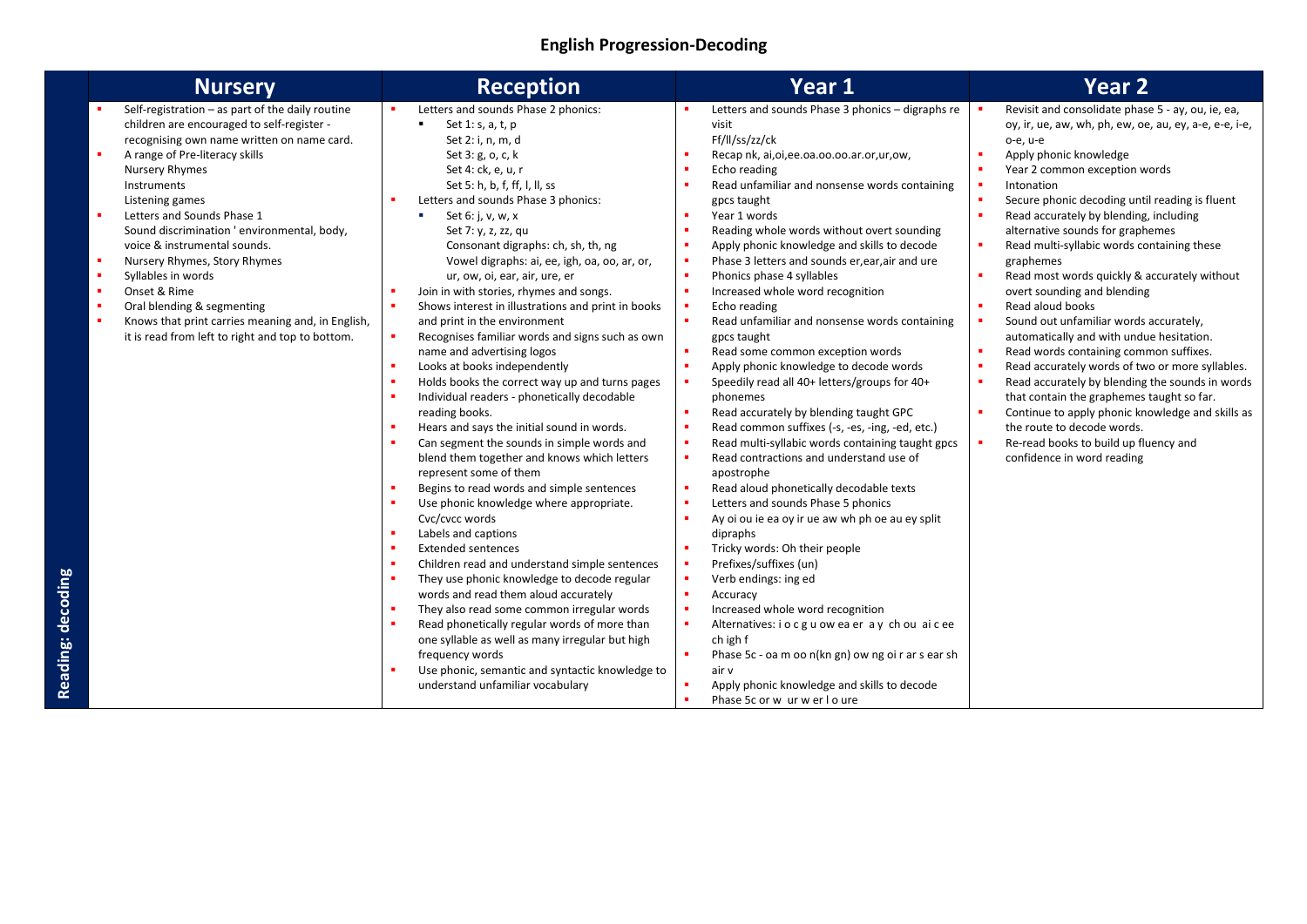| Year 3                                                                                                                                                                                                                                                                                                                                                                                                                                                                                                                                               | Year 4                                                                                                                                                                                                                                                                                                                                                                                                                                                                                                                                                                                                                                                                                                                                                                                                                                                                                                                                                                                                                                                | Year 5                                                                                                                                                                                                                                                                                                                                                                                                                                                                                                                                                                                                                                                                                                                                                                                                                                                                                        | Year 6                                                                                                                                                                                                                                                                                                                                                                                                                                                                                                                                                                                                                                                                                                                                                                                                                                                                                                                                                                                                                                                       |
|------------------------------------------------------------------------------------------------------------------------------------------------------------------------------------------------------------------------------------------------------------------------------------------------------------------------------------------------------------------------------------------------------------------------------------------------------------------------------------------------------------------------------------------------------|-------------------------------------------------------------------------------------------------------------------------------------------------------------------------------------------------------------------------------------------------------------------------------------------------------------------------------------------------------------------------------------------------------------------------------------------------------------------------------------------------------------------------------------------------------------------------------------------------------------------------------------------------------------------------------------------------------------------------------------------------------------------------------------------------------------------------------------------------------------------------------------------------------------------------------------------------------------------------------------------------------------------------------------------------------|-----------------------------------------------------------------------------------------------------------------------------------------------------------------------------------------------------------------------------------------------------------------------------------------------------------------------------------------------------------------------------------------------------------------------------------------------------------------------------------------------------------------------------------------------------------------------------------------------------------------------------------------------------------------------------------------------------------------------------------------------------------------------------------------------------------------------------------------------------------------------------------------------|--------------------------------------------------------------------------------------------------------------------------------------------------------------------------------------------------------------------------------------------------------------------------------------------------------------------------------------------------------------------------------------------------------------------------------------------------------------------------------------------------------------------------------------------------------------------------------------------------------------------------------------------------------------------------------------------------------------------------------------------------------------------------------------------------------------------------------------------------------------------------------------------------------------------------------------------------------------------------------------------------------------------------------------------------------------|
| Intonation<br>Word families<br>Echo reading to build fluency and intonation<br>Whole class guided reading<br>Subject specific vocabulary<br>Use dictionaries to check meanings of words<br>Year 3 and 4 words.<br>Echo reading and performance<br>Accuracy<br>Read further exception words, noting the<br>unusual correspondences between spelling and<br>sound and where these occur in the word.<br>Apply growing knowledge of root words, prefixes<br>and suffixes, both to read aloud and to<br>understand the meaning of new words they<br>meet | Recognition of known graphemes<br>New vocabulary<br>Subject specific vocabulary<br>$\blacksquare$<br>Year 3 and 4 words<br>×<br>Echo reading to build fluency and intonation<br>$\blacksquare$<br>Appropriately selected texts<br>$\blacksquare$<br>Whole class guided reading<br>×<br>Apply their growing knowledge of root words,<br>prefixes and suffixes, both to read aloud and to<br>understand the meaning of new words they<br>meet<br>Read further exception words, noting the<br>unusual correspondences between spelling and<br>sound, and where these occur in the word<br>Root words<br>$\blacksquare$<br>Prefixes and suffixes<br><b>Dictionaries</b><br>п.<br>Thesauruses<br>п.<br><b>Merchant of Venice</b><br>Macbeth<br>×<br>Playscripts<br>٠<br><b>Explanation texts</b><br><b>Instructional texts</b><br>п.<br>'This morning I met a whale.' By Michael<br>Morpurgo<br>'Atlantis' by Christina Ballit<br>п.<br>Fairy tales by Hans Christian Andersen<br>×<br>Escape from Pompeii by Christina Ballit<br>п.<br>Newspaper articles | Read aloud and understand the meaning of new<br>words that he/she meets linked to the<br>expectations of year 5 spelling.<br>Root words<br>Prefixes/suffixes<br>٠<br>Punctuation<br>Adverbial & noun phrases<br>Read aloud and understand the meaning of new<br>words that he/she meets linked to the<br>expectations of year 5 spelling.<br><b>Suffixes</b><br>Homophones & near homophones<br>Polysyllabic words<br>Develop reading accuracy when reading at<br>٠<br>speed.<br>'The rain player'<br><b>Instructional texts</b><br>The man who bought a mountain<br><b>Explanation texts</b><br>Narrative poetry<br><b>Example biographies</b><br><b>Example letters</b><br>Extracts from the Railway Children, Alice in<br>Wonderland<br>Model non-chronological report<br>Diary extracts-Anne Frank, Robert Scott, Samuel<br>Pepys<br><b>Newspapers</b><br><b>Odd and the Frost Giants</b> | Root words, prefixes, suffixes<br>×<br>Morphology and etymology<br>×<br>×<br>New vocabulary bank<br>Intonation and expression<br>٠.<br>Echo reading to support reading decoding and<br>٠<br>expression<br><b>Dictionaries</b><br>Thesauruses<br>٠.<br>$\blacksquare$<br>Year 5 and 6 words<br>Develop reading accuracy when reading at<br>٠<br>speed.<br>Appropriately select challenging texts<br>٠<br>Consider and work out word meanings based on<br>٠<br>sentence context and root word knowledge<br>Create a bank of new vocabulary, correct<br>٠<br>pronunciation and definition<br>Intonation and expression when reading aloud,<br>paying particular attention to punctuation<br>Dictionaries to check word definitions<br>٠<br>×<br>Thesauruses to expand vocabulary<br>Appropriately select challenging texts based on<br>٠<br>difficulty of vocabulary and subject content.<br>Unfamiliar words focusing on all the letters in<br>٠<br>the word<br>٠<br>Accurately read all words<br>Identify and apply knowledge of Year 5 and 6<br>٠.<br>words. |
|                                                                                                                                                                                                                                                                                                                                                                                                                                                                                                                                                      | Non-chronological reports.<br>п.<br>Non-fiction text examples<br>п.<br>Persuasive text examples<br>п.                                                                                                                                                                                                                                                                                                                                                                                                                                                                                                                                                                                                                                                                                                                                                                                                                                                                                                                                                 | The great plastic debate' resources<br>Model balanced argument<br>A Midsummer Night's Dream<br>Pyramus and Thisbe drama & performance                                                                                                                                                                                                                                                                                                                                                                                                                                                                                                                                                                                                                                                                                                                                                         |                                                                                                                                                                                                                                                                                                                                                                                                                                                                                                                                                                                                                                                                                                                                                                                                                                                                                                                                                                                                                                                              |
|                                                                                                                                                                                                                                                                                                                                                                                                                                                                                                                                                      | Narratives (The Quest for the Rain Drop of Life)                                                                                                                                                                                                                                                                                                                                                                                                                                                                                                                                                                                                                                                                                                                                                                                                                                                                                                                                                                                                      |                                                                                                                                                                                                                                                                                                                                                                                                                                                                                                                                                                                                                                                                                                                                                                                                                                                                                               |                                                                                                                                                                                                                                                                                                                                                                                                                                                                                                                                                                                                                                                                                                                                                                                                                                                                                                                                                                                                                                                              |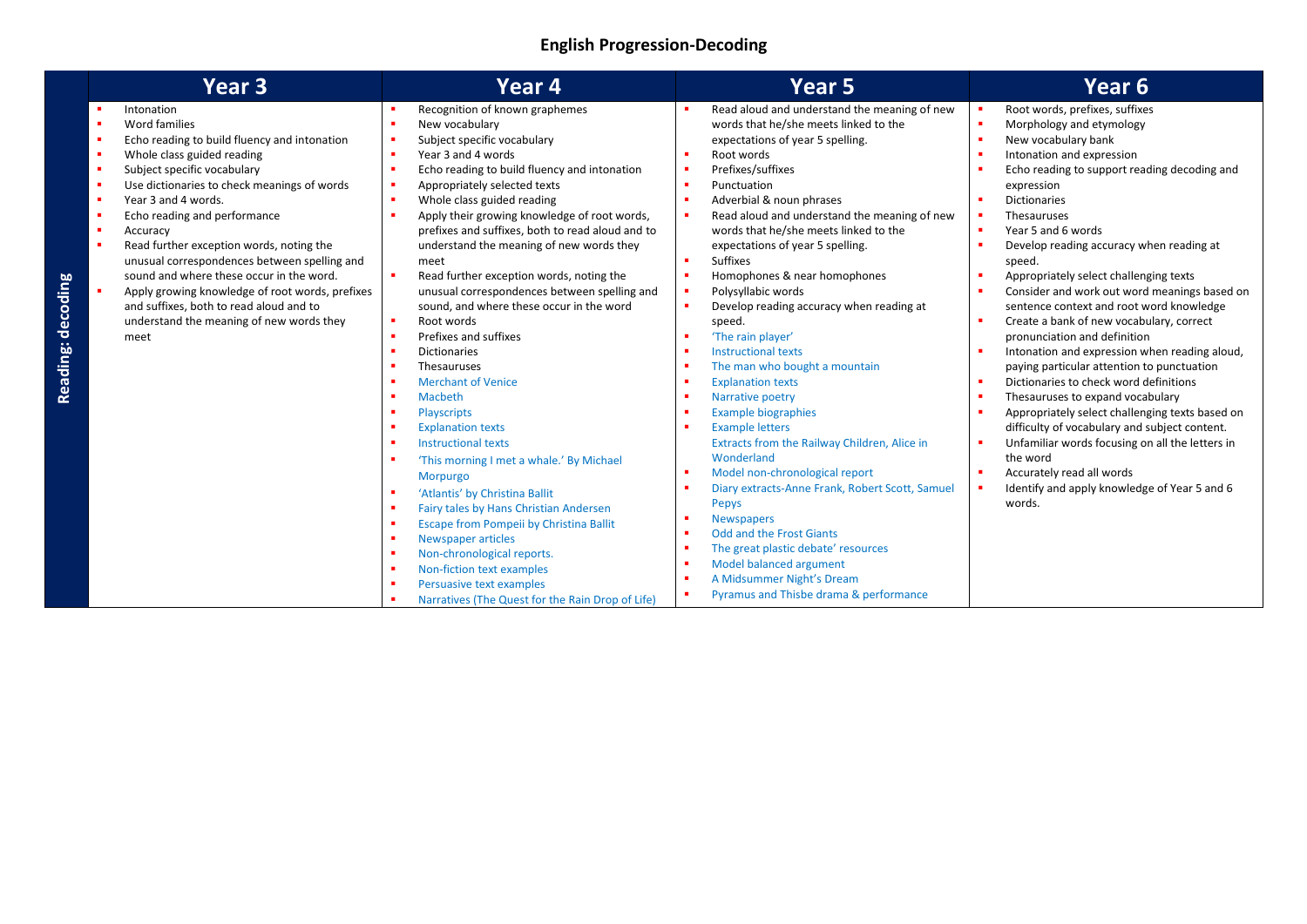### **English Progression - Comprehension**

|                        | <b>Nursery</b>                                                                                                                                                                                                                                                                                                                                                                                                                                                                                                                                                                                                                                                                                                                                                                                                                                                                                                                                                                                                                                                                                                                                                  | <b>Reception</b>                                                                                                                                                                                                                                                                                                                                                                                                                                                                                                                                                                                                                                                                                                                                                                                                                                                                                                                                                                                                                                                                                                                                                                                                                    | Year 1                                                                                                                                                                                                                                                                                                                                                                                                                                                                                                                                                                                                                                                                                                                                                                                                                                                                                                                                                                                                                                                                                                                                                                                                                                                                                                                                                                                                                                                                                                                                                                                                                                                                                                                                                                                                                                                                                       | <b>Year 2</b>                                                                                                                                                                                                                                                                                                                                                                                                                                                                                                                                                                                                                                                                                                                                                                                                                                                                                                                                                                                                                                                                                                                                                                                                                                                                                                                                                                                                            |
|------------------------|-----------------------------------------------------------------------------------------------------------------------------------------------------------------------------------------------------------------------------------------------------------------------------------------------------------------------------------------------------------------------------------------------------------------------------------------------------------------------------------------------------------------------------------------------------------------------------------------------------------------------------------------------------------------------------------------------------------------------------------------------------------------------------------------------------------------------------------------------------------------------------------------------------------------------------------------------------------------------------------------------------------------------------------------------------------------------------------------------------------------------------------------------------------------|-------------------------------------------------------------------------------------------------------------------------------------------------------------------------------------------------------------------------------------------------------------------------------------------------------------------------------------------------------------------------------------------------------------------------------------------------------------------------------------------------------------------------------------------------------------------------------------------------------------------------------------------------------------------------------------------------------------------------------------------------------------------------------------------------------------------------------------------------------------------------------------------------------------------------------------------------------------------------------------------------------------------------------------------------------------------------------------------------------------------------------------------------------------------------------------------------------------------------------------|----------------------------------------------------------------------------------------------------------------------------------------------------------------------------------------------------------------------------------------------------------------------------------------------------------------------------------------------------------------------------------------------------------------------------------------------------------------------------------------------------------------------------------------------------------------------------------------------------------------------------------------------------------------------------------------------------------------------------------------------------------------------------------------------------------------------------------------------------------------------------------------------------------------------------------------------------------------------------------------------------------------------------------------------------------------------------------------------------------------------------------------------------------------------------------------------------------------------------------------------------------------------------------------------------------------------------------------------------------------------------------------------------------------------------------------------------------------------------------------------------------------------------------------------------------------------------------------------------------------------------------------------------------------------------------------------------------------------------------------------------------------------------------------------------------------------------------------------------------------------------------------------|--------------------------------------------------------------------------------------------------------------------------------------------------------------------------------------------------------------------------------------------------------------------------------------------------------------------------------------------------------------------------------------------------------------------------------------------------------------------------------------------------------------------------------------------------------------------------------------------------------------------------------------------------------------------------------------------------------------------------------------------------------------------------------------------------------------------------------------------------------------------------------------------------------------------------------------------------------------------------------------------------------------------------------------------------------------------------------------------------------------------------------------------------------------------------------------------------------------------------------------------------------------------------------------------------------------------------------------------------------------------------------------------------------------------------|
| Reading: Comprehension | Children have the opportunity to gain enjoyment<br>and pleasure from all types of books.<br>Enjoy rhyming and rhythmic activities<br>Listen to and joins in with stories and poems,<br>one-to-one and also in small groups<br>Join in with repeated refrains and anticipates key<br>events and phrases in rhymes and stories.<br>Shows interest in illustrations and print in books<br>and print in the environment.<br>Looks at books independently<br>Children will have access to good quality texts<br>Recognise rhythm in spoken words<br>Suggest how the story might end<br>Listen to stories with increasing attention and<br>recall<br>Handle books carefully, hold books the correct<br>way up and turn pages.<br>Builds up vocabulary that reflects the breadth of<br>their experiences<br>Build up rhythms<br>Beginning to be aware of the way stories are<br>structured.<br>Describe main story settings, events and principal<br>characters.<br>Knows that print carries meaning and, in English,<br>it is read from left to right and top to bottom.<br>Build stories around toys<br>Beginning to use more complex sentences to link<br>thoughts. | Shared reading<br>Dialogic reading<br>Suggest how a story might end<br>Describe main story settings, events and principal<br>characters<br>Handle books carefully<br>Know information can be relayed in the form of<br>print<br>Know that print carries meaning and, in English, is<br>read from left to right and top to bottom<br>Continue a rhyming string<br>Use vocabulary and forms of speech that are<br>increasingly influenced by their experiences of<br>books<br>Enjoy an increasing range of books<br>Knows that information can be retrieved from<br>books and computers<br>Enjoy a range of different texts<br>Demonstrate understanding when talking with<br>others about what they have read.<br>Describe the main events in the simple stories<br>they have read<br>Show interest in book and rhymes and may have<br>favourites<br>Have favourite stories, rhymes, song, poems or<br>jingles<br>Can fill in missing word or phrase in a known<br>rhyme, story or game<br>Repeat words of phrases from familiar stories.<br>Join in with repeated refrains and anticipates key<br>events and phrases in rhymes and stories.<br>Listen to and join in with stories and poems, one<br>to one and also in small groups | Show pleasure in reading<br>Join in with predictable phrases<br>Listen and respond to text read to them<br>Sequence events<br>Develop vocabulary<br>Literal comprehension -ask and answer questions<br>about a text<br>Make predictions<br>Significance of title and events<br>fiction and non-fiction<br>check for sense and understanding<br>Listen to and discuss non-fiction texts - link to<br>topic<br>Identify effective words and phrases<br>Information retrieval from non-fiction texts and<br>dictionaries<br>Sequencing events<br>listening to and discussing a wide range of<br>poems, stories and non-fiction at a level beyond<br>that at which they can read independently<br>being encouraged to link what they read or hear<br>read to their own experiences<br>becoming very familiar with key stories, fairy<br>stories and traditional tales, retelling them and<br>considering their particular characteristics<br>recognising and joining in with predictable<br>phrases<br>discussing word meanings, linking new meanings<br>to those already known<br>drawing on what they already know or on<br>background information and vocabulary provided<br>by the teacher<br>checking that the text makes sense to them as<br>they read and make corrections if not<br>discuss the significance of the title and events<br>making inferences on the basis of what is being<br>said and done<br>participate in discussion about what is read to<br>them, taking turns and listening to what others<br>say<br>explain clearly their understanding of what is<br>read to them<br>Develop pleasure in reading, motivation to read,<br>vocab and understanding by: listening to and<br>discussing a wide range of poems, stories and<br>non-fiction at a level beyond what they can read<br>independently<br>Learn to appreciate rhymes and poems and to<br>recite some by heart | Show pleasure in reading<br>Discuss preferences<br>listen to, discuss and express views about a wide<br>range of poetry, stories and non-fiction at a level<br>beyond that at which they can read<br>independently<br>become increasingly familiar with and retell a<br>wider range of stories, fairy stories and<br>traditional tales<br>discuss and clarify the meanings of words, linking<br>new meanings to known vocabulary<br>discuss their favourite words and phrases<br>identify effective vocabulary<br>discuss the sequence of events and how items of<br>information are related<br>draw on background information and vocabulary<br>check that the text makes sense as they read and<br>correct inaccurate reading<br>make inferences on the basis of what is being said<br>and done<br>answer and ask questions about a text<br>predict what might happen on the basis of what<br>has been read so far<br>be introduced to non-fiction books that are<br>structured in different ways<br>participate in discussion about books, poems &<br>other works that are read to them & those that<br>they can read for themselves, taking turns and<br>listening to what others say<br>explain and discuss understanding of books,<br>poems and other material, both those that they<br>listen to and those that they read for themselves<br>Recognise simple recurring literary language in<br>stories and poetry |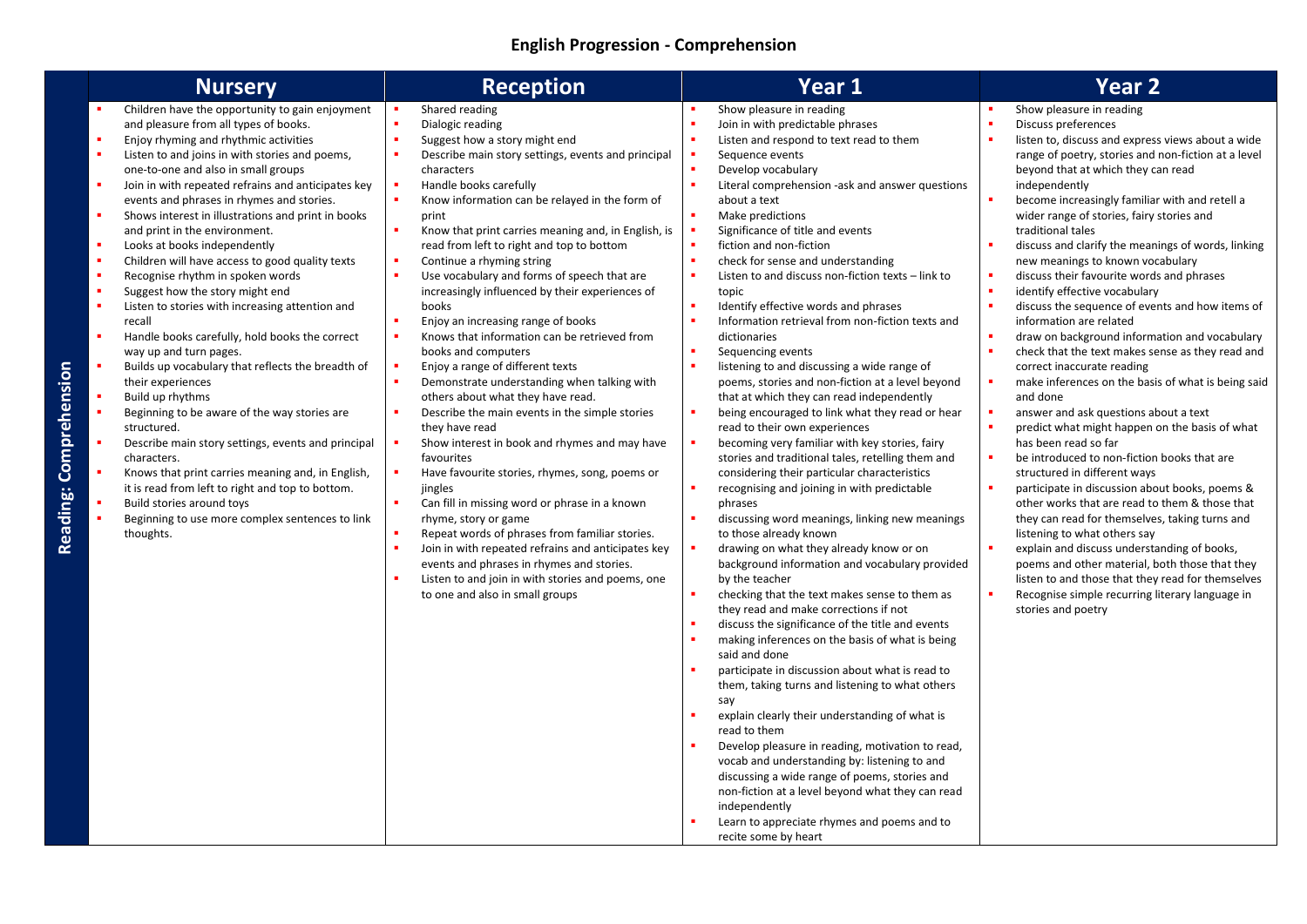# **English Progression – Comprehension**

Reading: Comprehension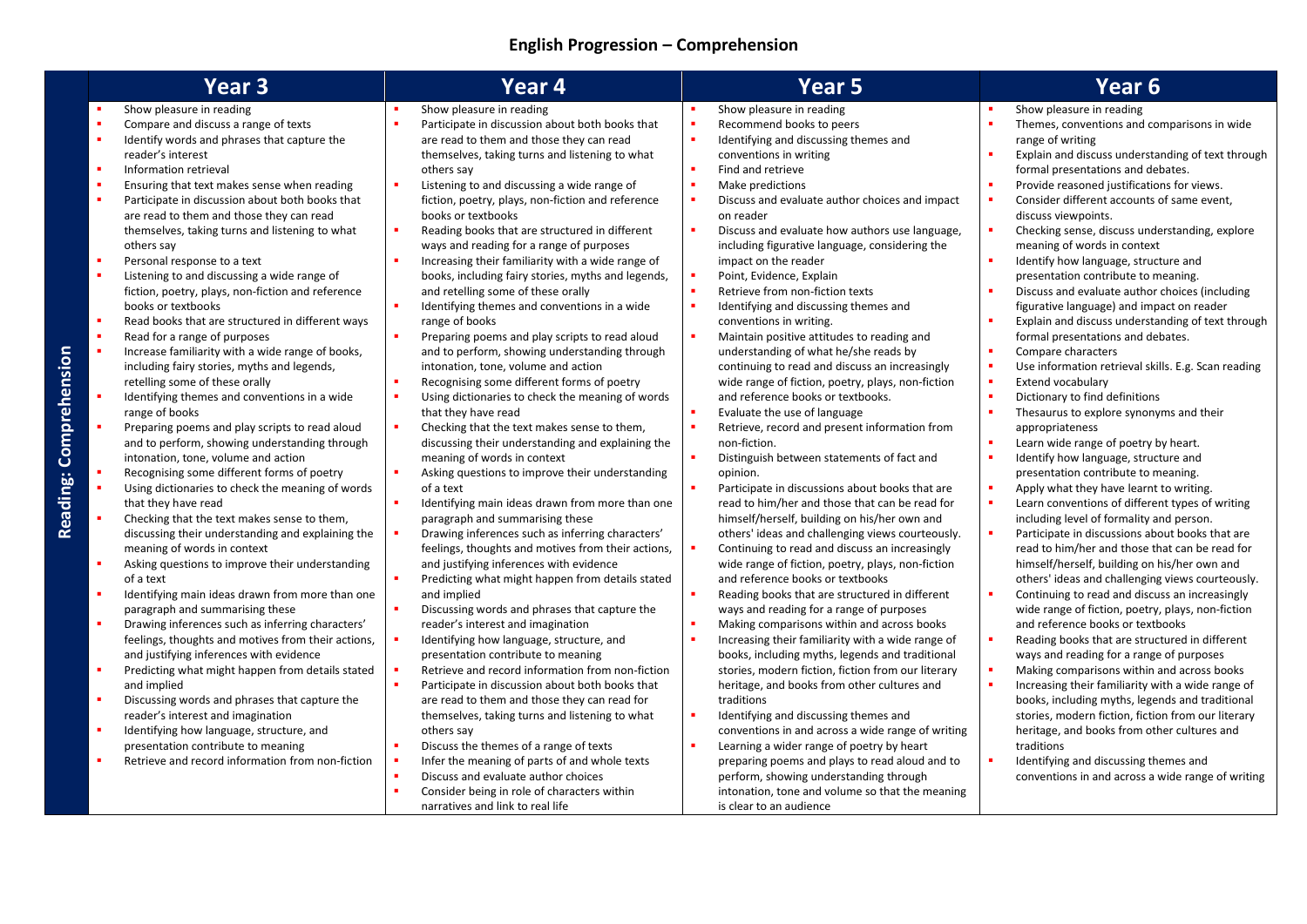# **English Progression – Comprehension**

| Participate in discussion about both books that | Identify roles of characters                     | Checking that the book makes sense to them,<br>×      | Learning a wider range of poetry by heart<br>п.    |
|-------------------------------------------------|--------------------------------------------------|-------------------------------------------------------|----------------------------------------------------|
| are read to them and those they can read for    | Make links to values                             | discussing their understanding and exploring the      | preparing poems and plays to read aloud and to     |
| themselves, taking turns and listening to what  | Infer emotions of characters                     | meaning of words in context                           | perform, showing understanding through             |
| others say                                      | Emotion graph                                    | Asking questions to improve their understanding       | intonation, tone and volume so that the meaning    |
|                                                 | Identify shades of meaning                       | Summarising the main ideas drawn from more            | is clear to an audience                            |
|                                                 | Use of weather in texts to create                | than one paragraph, identifying key details to        | Checking that the book makes sense to them,        |
|                                                 | mood/atmosphere                                  | support the main ideas                                | discussing their understanding and exploring the   |
|                                                 | Explore text structure and how it contributes to | Drawing inferences such as inferring characters'<br>× | meaning of words in context                        |
|                                                 | meaning                                          | feelings, thoughts and motives from their actions,    | Asking questions to improve their understanding    |
|                                                 | Use of wordless texts (Window)                   | and justifying inferences with evidence               | Summarising the main ideas drawn from more         |
|                                                 | Inferring meaning from a picture book            | Predicting what might happen from details stated      | than one paragraph, identifying key details to     |
|                                                 | Performance poems                                | and implied                                           | support the main ideas                             |
|                                                 | Summarising the main ideas within a text         | Identifying how language, structure and               | Drawing inferences such as inferring characters'   |
|                                                 |                                                  | presentation contribute to meaning discuss and        | feelings, thoughts and motives from their actions, |
|                                                 |                                                  | evaluate how authors use language, including          | and justifying inferences with evidence            |
|                                                 |                                                  | figurative language, considering the impact on        | Predicting what might happen from details stated   |
|                                                 |                                                  | the reader                                            | and implied                                        |
|                                                 |                                                  | Distinguish between statements of fact and            | Identifying how language, structure and            |
|                                                 |                                                  | opinion                                               | presentation contribute to meaning discuss and     |
|                                                 |                                                  | Retrieve, record and present information from         | evaluate how authors use language, including       |
|                                                 |                                                  | nonfiction                                            | figurative language, considering the impact on     |
|                                                 |                                                  | Recommending books that they have read to             | the reader                                         |
|                                                 |                                                  | their peers, giving reasons for their choices         | Distinguish between statements of fact and         |
|                                                 |                                                  | Participate in discussions about books, building      | opinion                                            |
|                                                 |                                                  | on their own and others' ideas and challenging        | Retrieve, record and present information from      |
|                                                 |                                                  | views courteously                                     | nonfiction                                         |
|                                                 |                                                  | Explain and discuss their understanding of what       | Recommending books that they have read to          |
|                                                 |                                                  | they have read, including through formal              | their peers, giving reasons for their choices      |
|                                                 |                                                  | presentations and debates                             | Participate in discussions about books, building   |
|                                                 |                                                  | Provide reasoned justifications for their views       | on their own and others' ideas and challenging     |
|                                                 |                                                  |                                                       | views courteously                                  |
|                                                 |                                                  |                                                       | Explain and discuss their understanding of what    |
|                                                 |                                                  |                                                       | they have read, including through formal           |
|                                                 |                                                  |                                                       | presentations and debates                          |
|                                                 |                                                  |                                                       | Provide reasoned justifications for their views    |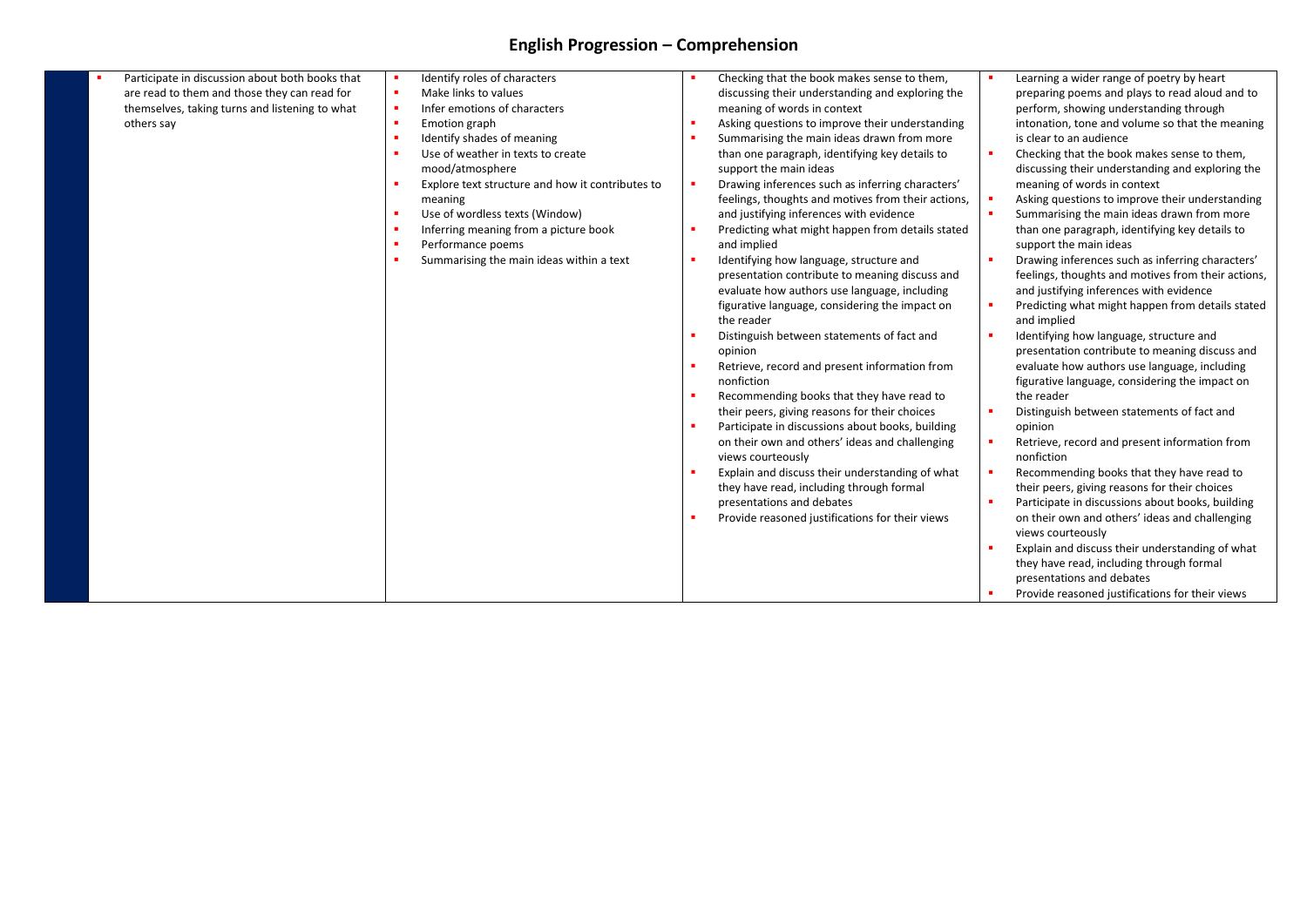### **English Progression – Writing GPS**

| <b>Nursery</b>                                                                                                                                                                                                                                                                                                                                                                                                                                                            | <b>Reception</b>                                                                                                                                                                                                                                                                                                                                                                                                                                                                                                                                                                                                                                                                                                                                | Year 1                                                                                                                                                                                                                                                                                                                                                                                                                                                                                                                                                                                                                                                                                                                                                                                                                                                                                                                                                                                                                                                                                                                                                                                                                                                                                                                                                                                                                                                                                                                                               | <b>Year 2</b>                                                                                                                                                                                                                                                                                                                                                                                                                                                                                                                                                                                                                                                                                                                                                                                                                                                                                                                                                                                                                                                                                                                                                                                                                                                                                                                                                                                                                                                                                                                                                                               |
|---------------------------------------------------------------------------------------------------------------------------------------------------------------------------------------------------------------------------------------------------------------------------------------------------------------------------------------------------------------------------------------------------------------------------------------------------------------------------|-------------------------------------------------------------------------------------------------------------------------------------------------------------------------------------------------------------------------------------------------------------------------------------------------------------------------------------------------------------------------------------------------------------------------------------------------------------------------------------------------------------------------------------------------------------------------------------------------------------------------------------------------------------------------------------------------------------------------------------------------|------------------------------------------------------------------------------------------------------------------------------------------------------------------------------------------------------------------------------------------------------------------------------------------------------------------------------------------------------------------------------------------------------------------------------------------------------------------------------------------------------------------------------------------------------------------------------------------------------------------------------------------------------------------------------------------------------------------------------------------------------------------------------------------------------------------------------------------------------------------------------------------------------------------------------------------------------------------------------------------------------------------------------------------------------------------------------------------------------------------------------------------------------------------------------------------------------------------------------------------------------------------------------------------------------------------------------------------------------------------------------------------------------------------------------------------------------------------------------------------------------------------------------------------------------|---------------------------------------------------------------------------------------------------------------------------------------------------------------------------------------------------------------------------------------------------------------------------------------------------------------------------------------------------------------------------------------------------------------------------------------------------------------------------------------------------------------------------------------------------------------------------------------------------------------------------------------------------------------------------------------------------------------------------------------------------------------------------------------------------------------------------------------------------------------------------------------------------------------------------------------------------------------------------------------------------------------------------------------------------------------------------------------------------------------------------------------------------------------------------------------------------------------------------------------------------------------------------------------------------------------------------------------------------------------------------------------------------------------------------------------------------------------------------------------------------------------------------------------------------------------------------------------------|
| A range of Pre-literacy skills: Nursery Rhymes,<br>instruments, listening games<br>٠<br>Sound discrimination ' environmental, body,<br>voice & instrumental sounds.<br>٠<br>Nursery Rhymes, Story Rhymes<br>×<br>Syllables in words<br>×<br>Onset & Rime<br>٠<br>Builds up vocabulary that reflects the breadth of<br>their experiences<br>٠<br>Builds up rhythms<br>٠<br>Oral blending & segmenting<br>٠<br>Beginning to use more complex sentences to link<br>thoughts. | Hears and says the initial sound in words<br>Can segment the sounds in simple words and<br>blend them together and knows which letters<br>represent some of them.<br>Hears and says the initial sound in words.<br>Can segment the sounds in simple words and<br>blend them together.<br>Links sounds to letters, naming and sounding the<br>letters of the alphabet.<br>Representing some sounds correctly and in<br>sequence.<br>Children use their phonic knowledge to write<br>words in ways which match their spoken sounds.<br>Some words are spelt correctly and others are<br>phonetically plausible.<br>Child can spell phonetically regular words of<br>more than one syllable as well as many irregular<br>but high frequency words. | Words containing each of the 40+ phonemes<br>taught<br>×<br>Common exception words<br>The days of the week<br>$\blacksquare$<br>Name the letters of the alphabet in order<br>×<br>Using letter names to distinguish between<br>×<br>alternative spellings of the same sound<br>Using the spelling rule for adding $-s$ or $-es$ as the<br>×<br>plural for nouns and the third person singular for<br>verbs<br>Using the prefix un-<br>×<br>Using-ing, -ed, -er and -est where no change is<br>×<br>needed in the spelling of root words<br>Apply simple spelling rules and guidance from<br>٠<br>Appendix 1<br>Regular plural noun suffixes (-s, -es)<br>×<br>Verb suffixes where root word is unchanged (-<br>×<br>ing, -ed, -er)<br>Un- prefix to change meaning of<br>×<br>adjectives/adverbs<br>To combine words to make sentences, including<br>using and<br>Sequencing sentences to form short narratives<br>٠<br>Separation of words with spaces<br>Sentence demarcation (. ! ?)<br>×<br>$\blacksquare$<br>Capital letters for names and pronoun 'I')<br>Beginning to punctuate sentences using a capital<br>$\blacksquare$<br>letter and a full stop, question mark or<br>exclamation mark<br>Using a capital letter for names of people, places,<br>the days of the week, and the personal pronoun<br>$^{\prime}$<br>Letter, capital letter, word, singular, plural,<br>sentence punctuation, full stop, question mark,<br>exclamation mark<br>Capital letters, full stops, question marks and<br>exclamation marks to demarcate sentences. | Segmenting spoken words into phonemes and<br>representing these by graphemes, spelling many<br>correctly<br>Learning new ways of spelling phonemes for<br>which 1 or more spellings are already known, and<br>learn some words with each spelling, including a<br>few common homophones<br>Learning to spell common exception words<br>Distinguishing between homophones and near-<br>homophones<br>Learning the possessive apostrophe (singular)<br>Learning to spell more words with contracted<br>forms<br>Add suffixes to spell longer words, including -<br>ment, -ness, -ful, -less, -ly<br>Word classes: verbs, adverbs, adding -ly<br>Apply spelling rules and guidelines from<br>Appendix 1<br>Sentences with different forms: statement,<br>question, exclamation, command<br>The present and past tenses correctly and<br>consistently including the progressive form<br>Subordination (using when, if, that, or because)<br>and coordination (using or, and, or but)<br>Some features of written Standard English<br>Suffixes to form new words (-ful, -er, -ness)<br>Sentence demarcation<br>Commas in lists<br>Apostrophes for omission & singular possession<br>Learning how to use both familiar and new<br>punctuation correctly, including full stops, capital<br>letters, exclamation marks, question marks,<br>commas for lists and apostrophes for contracted<br>forms and the possessive (singular)<br>٠<br>Noun, noun phrase, statement, question,<br>exclamation, command, compound, adjective,<br>verb, suffix, adverb tense (past, present),<br>apostrophe, comma |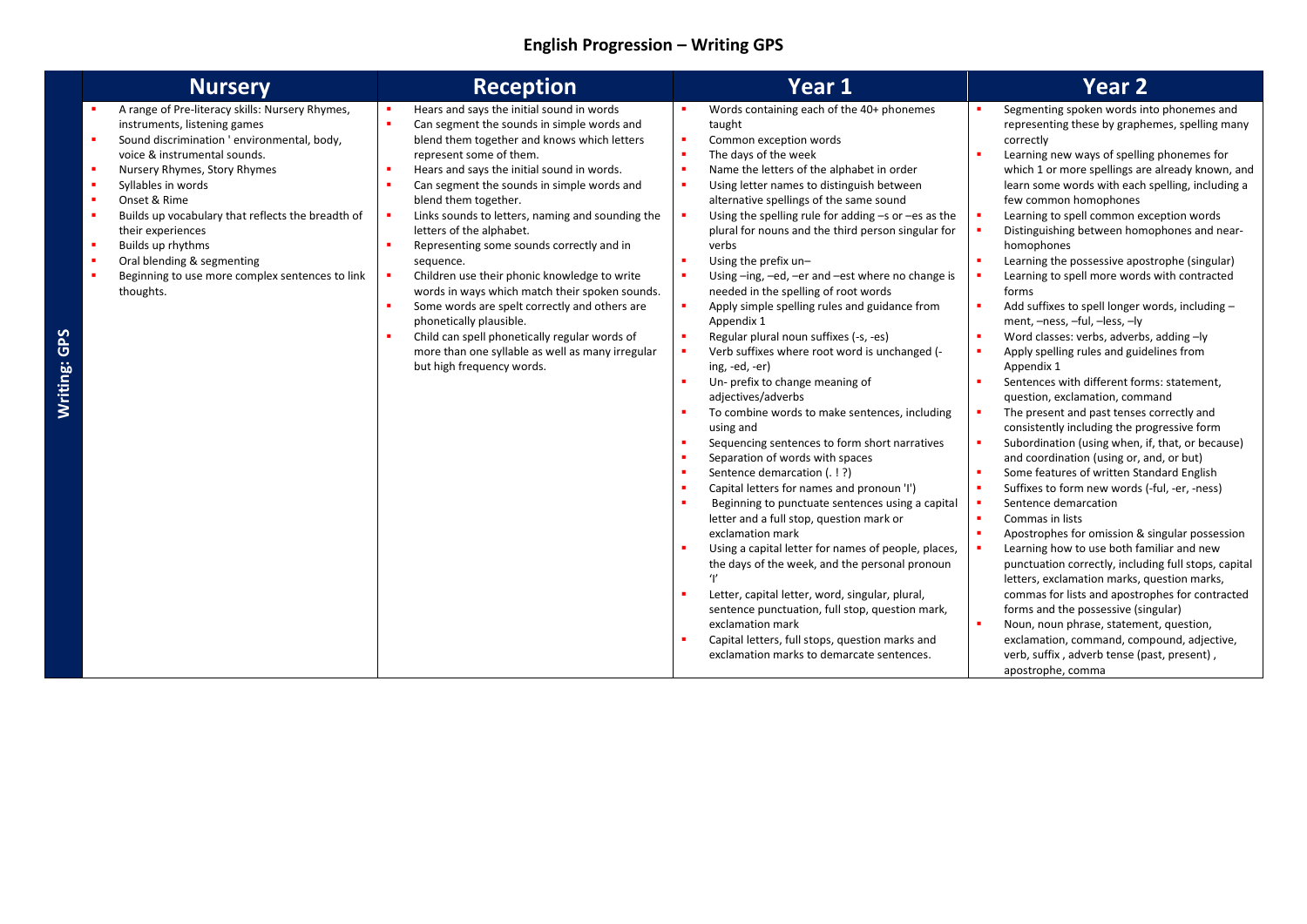### **English Progression – Writing GPS**

|                                                                                                                                           | Year <sub>3</sub>                                                                                                                                                                                                                                                                                                                                                                                                                                                                                                                                                                                                                                                                                                                                                                                                                                                                                                                                                                                                                                                                                                                                                                                | Year <sub>4</sub>                                                                                                                                                                                                                                                                                                                                                                                                                                                                                                                                                                                                                                                                                                                                                                                                                                                                                                                                                                                                                                                                                                                                                                                                                                                   | <b>Year 5</b>                                                                                                                                                                                                                                                                                                                                                                                                                                                                                                                                                                                                                                                                                                                                                                                                                                                                                                                                                                                                                                                                                                                                                                                                                                                                                                                                                                                                                                                                                                                                                       | Year 6                                                                                                                                                                                                                                                                                                                                                                                                                                                                                                                                                                                                                                                                                                                                                                                                                                                                                                                                                                                                                                                                                                                                                                                                                                                                                                                                                                                                                                                                                                                                                                                              |
|-------------------------------------------------------------------------------------------------------------------------------------------|--------------------------------------------------------------------------------------------------------------------------------------------------------------------------------------------------------------------------------------------------------------------------------------------------------------------------------------------------------------------------------------------------------------------------------------------------------------------------------------------------------------------------------------------------------------------------------------------------------------------------------------------------------------------------------------------------------------------------------------------------------------------------------------------------------------------------------------------------------------------------------------------------------------------------------------------------------------------------------------------------------------------------------------------------------------------------------------------------------------------------------------------------------------------------------------------------|---------------------------------------------------------------------------------------------------------------------------------------------------------------------------------------------------------------------------------------------------------------------------------------------------------------------------------------------------------------------------------------------------------------------------------------------------------------------------------------------------------------------------------------------------------------------------------------------------------------------------------------------------------------------------------------------------------------------------------------------------------------------------------------------------------------------------------------------------------------------------------------------------------------------------------------------------------------------------------------------------------------------------------------------------------------------------------------------------------------------------------------------------------------------------------------------------------------------------------------------------------------------|---------------------------------------------------------------------------------------------------------------------------------------------------------------------------------------------------------------------------------------------------------------------------------------------------------------------------------------------------------------------------------------------------------------------------------------------------------------------------------------------------------------------------------------------------------------------------------------------------------------------------------------------------------------------------------------------------------------------------------------------------------------------------------------------------------------------------------------------------------------------------------------------------------------------------------------------------------------------------------------------------------------------------------------------------------------------------------------------------------------------------------------------------------------------------------------------------------------------------------------------------------------------------------------------------------------------------------------------------------------------------------------------------------------------------------------------------------------------------------------------------------------------------------------------------------------------|-----------------------------------------------------------------------------------------------------------------------------------------------------------------------------------------------------------------------------------------------------------------------------------------------------------------------------------------------------------------------------------------------------------------------------------------------------------------------------------------------------------------------------------------------------------------------------------------------------------------------------------------------------------------------------------------------------------------------------------------------------------------------------------------------------------------------------------------------------------------------------------------------------------------------------------------------------------------------------------------------------------------------------------------------------------------------------------------------------------------------------------------------------------------------------------------------------------------------------------------------------------------------------------------------------------------------------------------------------------------------------------------------------------------------------------------------------------------------------------------------------------------------------------------------------------------------------------------------------|
| $\blacksquare$<br>×<br>×<br>$\mathbf{r}$<br>×<br>×<br>$\blacksquare$<br>٠<br>$\blacksquare$<br>$\blacksquare$<br>×<br>×<br>$\blacksquare$ | Spell further homophones<br>Spell words that are often misspelt (appendix 1)<br>Use further prefixes and suffixes and understand<br>how to add them<br>Place the possessive apostrophe accurately in<br>words with regular plurals and in words with<br>irregular plurals<br>Use the first 2 or 3 letters of a word to check its<br>spelling in a dictionary<br>Extending the range of sentences with more than<br>one clause by using a wider range of<br>conjunctions, including when, if, because,<br>although<br>Choosing nouns or pronouns appropriately for<br>clarity and cohesion to avoid repetition<br>Using conjunctions, adverbs and prepositions to<br>express time and cause (and place)<br>Using the present perfect form of verbs in<br>contrast to the past tense<br>Form nouns using prefixes (super-, anti-)<br>Use the correct form of 'a' or 'an'<br>Word families based on common words (solve,<br>solution, dissolve, insoluble)<br>Using and punctuating direct speech<br>Adverb, preposition conjunction, word family,<br>prefix, clause, subordinate clause, direct speech,<br>consonant, consonant letter vowel, vowel letter,<br>inverted commas (or 'speech marks') | Spell further homophones<br>Spell words that are often misspelt (appendix 1)<br>Use further prefixes and suffixes and understand<br>٠<br>how to add them<br>$\blacksquare$<br>Place the possessive apostrophe accurately in<br>words with regular plurals and in words with<br>irregular plurals<br>٠<br>Use the first 2 or 3 letters of a word to check its<br>spelling in a dictionary<br>$\blacksquare$<br>Extending the range of sentences with more than<br>one clause by using a wider range of<br>conjunctions, including when, if, because,<br>although<br>٠<br>Choosing nouns or pronouns appropriately for<br>clarity and cohesion and to avoid repetition<br>Difference between plural and possessive -s<br>٠<br>$\blacksquare$<br>Standard english verb inflections (i did vs i done)<br>Expanded noun phrases, including with<br>٠<br>prepositions<br>٠<br>Appropriate choice of pronoun or noun to create<br>cohesion<br>Using commas after fronted adverbials<br>٠<br>Indicating possession by using the possessive<br>٠<br>apostrophe with singular and plural nouns<br>Using and punctuating direct speech (including<br>٠<br>punctuation within and surrounding inverted<br>commas)<br>٠<br>Determiner, pronoun, possessive pronoun,<br>adverbial | Spell some words with 'silent' letters . continue<br>to distinguish between homophones and other<br>words which are often confused<br>٠<br>Use knowledge of morphology and etymology in<br>spelling and understand that the spelling of some<br>words needs to be learnt specifically, as listed in<br>appendix 1<br>٠<br>Use further prefixes and suffixes and understand<br>the guidance for adding them<br>Use dictionaries to check the spelling and<br>meaning of words<br>Use the first 3 or 4 letters of a word to check<br>٠<br>spelling, meaning or both of these in a dictionary<br>٠<br>Use a thesaurus<br>٠<br>Using expanded noun phrases to convey<br>complicated information concisely<br>$\blacksquare$<br>Using modal verbs or adverbs to indicate degrees<br>of possibility<br>Using the perfect form of verbs to mark<br>relationships of time and cause<br>٠<br>Using relative clauses beginning with who, which,<br>where, when, whose, that or with an implied (ie<br>omitted) relative pronoun<br>×<br>Converting nouns or adjectives into verbs<br>Verb prefixes<br>٠<br>×<br>Devices to build cohesion, including adverbials of<br>time, place and number<br>٠<br>Using commas to clarify meaning or avoid<br>ambiguity in writing<br>Using brackets, dashes or commas to indicate<br>٠<br>parenthesis<br>٠<br>Modal verb, relative pronoun, relative clause,<br>parenthesis, bracket, dash, cohesion, ambiguity<br>٠<br>Use devices to build cohesion within a paragraph<br>e.g. Then, after that, this, firstly<br>Subjunctive form<br>٠ | Spell some words with 'silent' letters<br>Continue to distinguish between homophones<br>and other words which are often confused<br>Use knowledge of morphology and etymology in<br>spelling and understand that the spelling of some<br>words needs to be learnt specifically, as listed in<br>appendix 1<br>Use further prefixes and suffixes and understand<br>the guidance for adding them<br>Use dictionaries to check the spelling and<br>meaning of words<br>Use the first 3 or 4 letters of a word to check<br>spelling, meaning or both of these in a dictionary<br>Use a thesaurus<br>Using expanded noun phrases to convey<br>complicated information concisely<br>Using modal verbs or adverbs to indicate degrees<br>of possibility<br>Recognising vocabulary and structures that are<br>appropriate for formal speech and writing,<br>including subjunctive forms<br>Using passive verbs to affect the presentation of<br>information in a sentence<br>Using the perfect form of verbs to mark<br>relationships of time and cause<br>Differences in informal and formal language<br>Synonyms & antonyms<br>Further cohesive devices such as grammatical<br>connections and adverbials<br>Use of ellipsis<br>Using hyphens to avoid ambiguity<br>Using semicolons, colons or dashes to mark<br>boundaries between independent clauses<br>Using a colon to introduce a list punctuating<br>bullet points consistently<br>Subject, object, active, passive, synonym,<br>antonym, ellipsis, hyphen, colon, semi-colon,<br>bullet points<br>Word endings: cious or tious, cial, ant, ance, |
|                                                                                                                                           |                                                                                                                                                                                                                                                                                                                                                                                                                                                                                                                                                                                                                                                                                                                                                                                                                                                                                                                                                                                                                                                                                                                                                                                                  |                                                                                                                                                                                                                                                                                                                                                                                                                                                                                                                                                                                                                                                                                                                                                                                                                                                                                                                                                                                                                                                                                                                                                                                                                                                                     |                                                                                                                                                                                                                                                                                                                                                                                                                                                                                                                                                                                                                                                                                                                                                                                                                                                                                                                                                                                                                                                                                                                                                                                                                                                                                                                                                                                                                                                                                                                                                                     | ancy, ent, ence, ency, able, ible, ably, ibly                                                                                                                                                                                                                                                                                                                                                                                                                                                                                                                                                                                                                                                                                                                                                                                                                                                                                                                                                                                                                                                                                                                                                                                                                                                                                                                                                                                                                                                                                                                                                       |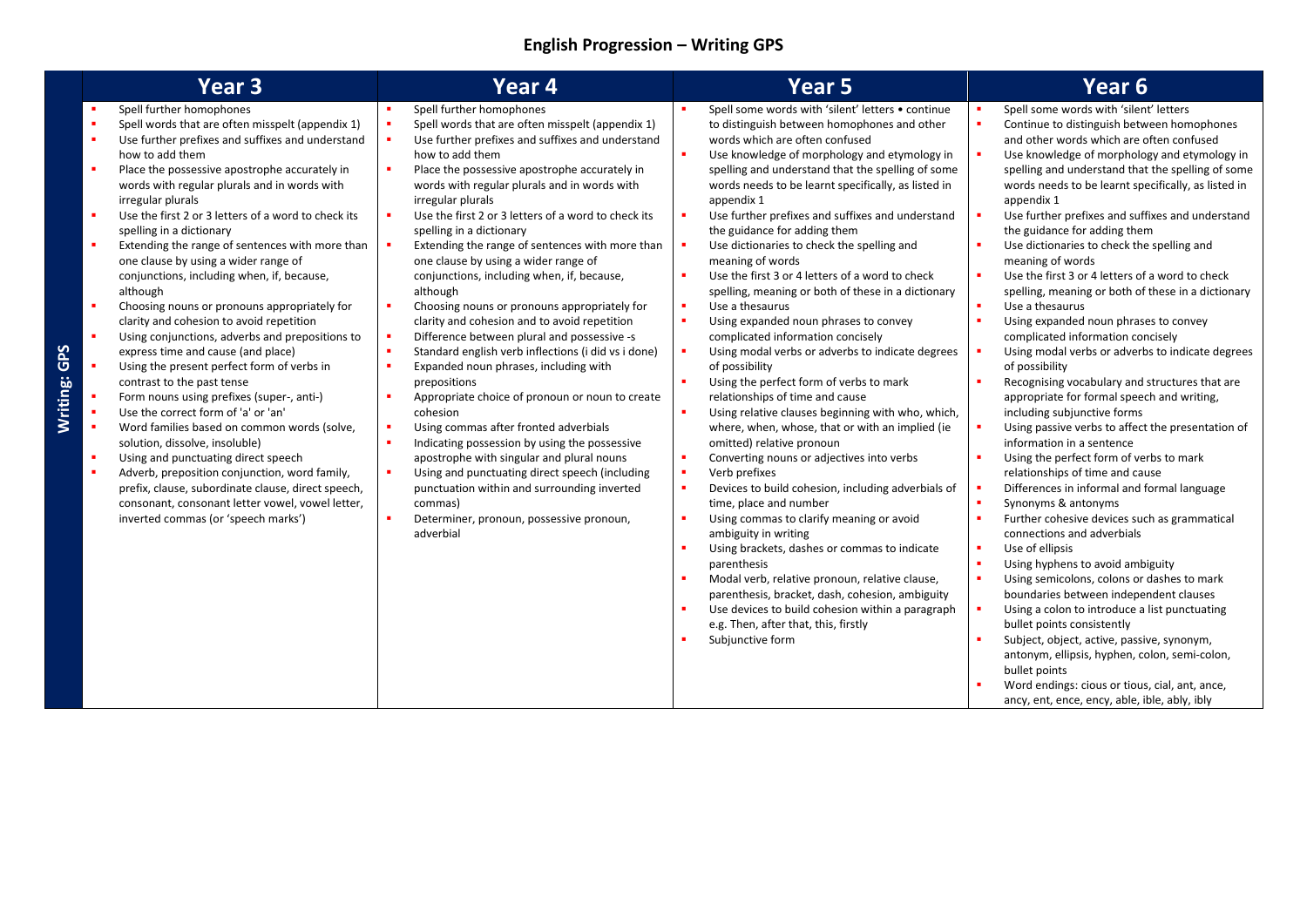### **English Progression - Writing Composition**

| <b>Nursery</b>                                                                                                                                              | <b>Reception</b>                                                                                                                                                                                                                                                                                                                                                                                                                                                                                                                                                                                                                           | Year 1                                                                                                                                                                                                                                                                                                                                                                                                                                                                                                                                                                                                                                           | <b>Year 2</b>                                                                                                                                                                                                                                                                                                                                                                                                                                                                                                                                                                                                                                                                                                                                                                                                                                                |
|-------------------------------------------------------------------------------------------------------------------------------------------------------------|--------------------------------------------------------------------------------------------------------------------------------------------------------------------------------------------------------------------------------------------------------------------------------------------------------------------------------------------------------------------------------------------------------------------------------------------------------------------------------------------------------------------------------------------------------------------------------------------------------------------------------------------|--------------------------------------------------------------------------------------------------------------------------------------------------------------------------------------------------------------------------------------------------------------------------------------------------------------------------------------------------------------------------------------------------------------------------------------------------------------------------------------------------------------------------------------------------------------------------------------------------------------------------------------------------|--------------------------------------------------------------------------------------------------------------------------------------------------------------------------------------------------------------------------------------------------------------------------------------------------------------------------------------------------------------------------------------------------------------------------------------------------------------------------------------------------------------------------------------------------------------------------------------------------------------------------------------------------------------------------------------------------------------------------------------------------------------------------------------------------------------------------------------------------------------|
| Builds up vocabulary that reflects the breadth of<br>their experiences<br>Using new vocabulary<br>Retelling stories<br>Telling stories using puppets/images | Give meaning to marks they make as they draw,<br>write and paint.<br>Begin to break the flow of speech into words.<br>Continues a rhyming string.<br>Writes own name and other things such as labels,<br>captions and lists.<br>Attempts to write short sentences in meaningful<br>contexts.<br>Representing some sounds correctly and in<br>sequence.<br>Simple sentences using phonic knowledge<br>Write some irregular common words.<br>Write simple sentences which can be read by<br>themselves and others.<br>Child writes their own labels, captions, messages<br>and simple stories which can be read by<br>themselves and others. | Saying out loud what they are going to write<br>about<br>Composing a sentence orally before writing it<br>٠<br>Sequencing sentences to form short narratives<br>٠<br>Re-reading what they have written to check that<br>it makes sense<br>Discuss what they have written with the teacher<br>or other pupils<br>Read their writing aloud clearly enough to be<br>л<br>heard by their peers and the teacher<br>5 star sentences<br>Finger space<br>Capital letter<br>Full stop<br>Spelling<br>Makes sense<br>Recipe writing<br>٠<br>Simple fact file<br>л<br>Story mapping<br>Simple letter<br>Simple fact file<br>Recount<br>Instruction writing | Planning or saying out loud what they are going<br>to write about<br>Writing down ideas and/or key words, including<br>new vocabulary<br>Encapsulating what they want to say, sentence<br>by sentence<br>Evaluating their writing with the teacher and<br>other pupils<br>Rereading to check that their writing makes<br>sense and that verbs to indicate time are used<br>correctly and consistently, including verbs in the<br>continuous form<br>Proofreading to check for errors in spelling,<br>grammar and punctuation<br>Read aloud what they have written with<br>appropriate intonation to make the meaning<br>clear<br>Make simple additions, revisions and corrections<br>to their own writing by: proof reading to check<br>for errors in spelling, grammar and punctuation<br>To write for a range of purposes<br>Increased stamina for writing |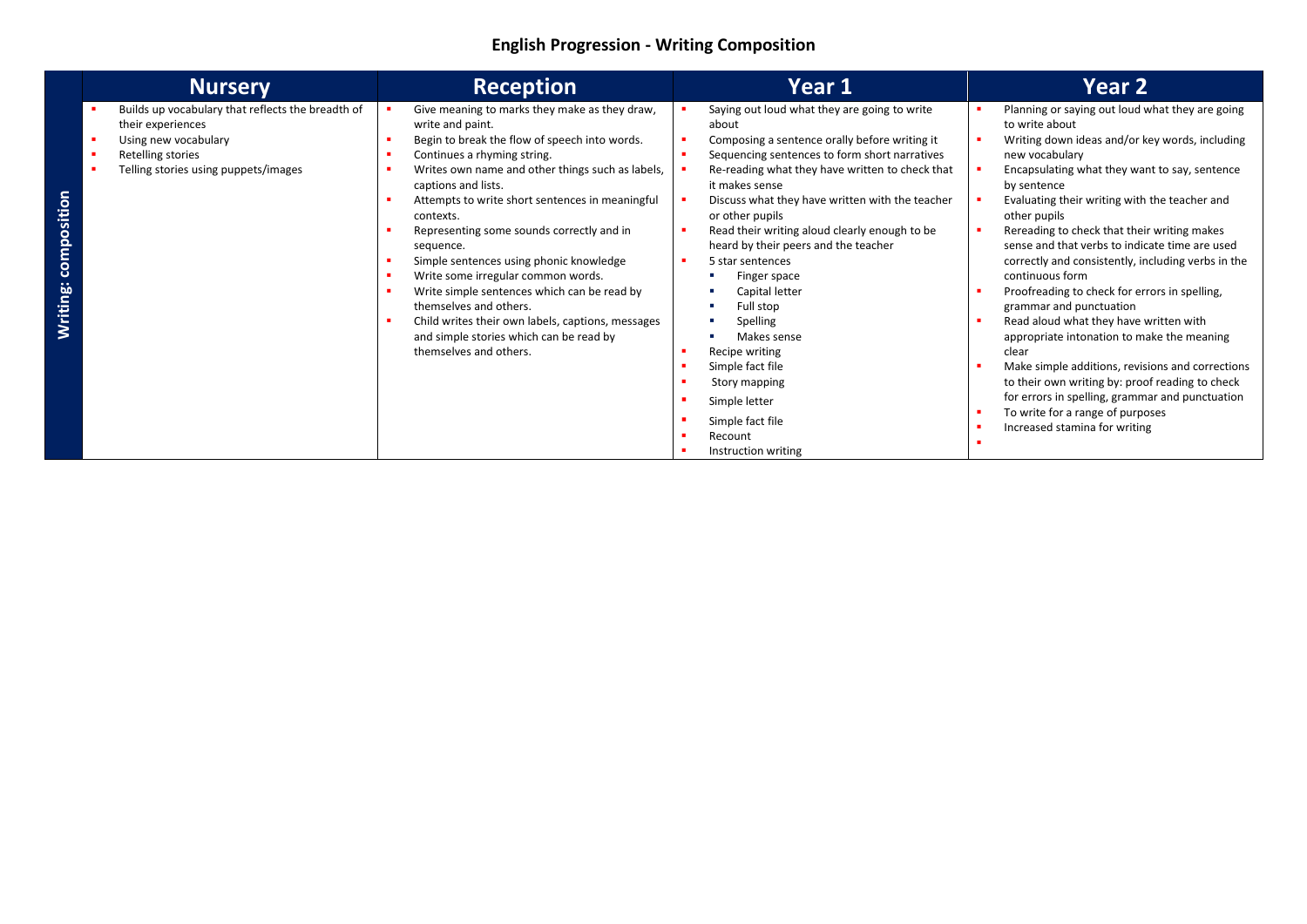## **English Progression - Writing Composition**

|                                                                                        | Year <sub>3</sub>                                                                                                                                                                                                                                                                                                                                                                                                                                                                                                                                                                                                                                                                                                                                                                                                                                                                                                                                                                                                                                                               | Year 4                                                                                                                                                                                                                                                                                                                                                                                                                                                                                                                                                                                                                                                                                                                                                                                                                                                                                                                                                                                                                                                                                                                                       | Year <sub>5</sub>                                                                                                                                                                                                                                                                                                                                                                                                                                                                                                                                                                                                                                                                                                                                                                                                                                                                                                                                                                                                                                                                                                                                                                                                                                                                                                                                                                                                                                                                                                                                                                                                                                                                                                                                                                                                                                                                              | Year <sub>6</sub>                                                                                                                                                                                                                                                                                                                                                                                                                                                                                                                                                                                                                                                                                                                                                                                                                                                                                                                                                                                                                                                                                                                                                                                                                                                                                                                                                                                                                                                                                                                                                                                                                                                                                                                                                                                                                                                                                             |
|----------------------------------------------------------------------------------------|---------------------------------------------------------------------------------------------------------------------------------------------------------------------------------------------------------------------------------------------------------------------------------------------------------------------------------------------------------------------------------------------------------------------------------------------------------------------------------------------------------------------------------------------------------------------------------------------------------------------------------------------------------------------------------------------------------------------------------------------------------------------------------------------------------------------------------------------------------------------------------------------------------------------------------------------------------------------------------------------------------------------------------------------------------------------------------|----------------------------------------------------------------------------------------------------------------------------------------------------------------------------------------------------------------------------------------------------------------------------------------------------------------------------------------------------------------------------------------------------------------------------------------------------------------------------------------------------------------------------------------------------------------------------------------------------------------------------------------------------------------------------------------------------------------------------------------------------------------------------------------------------------------------------------------------------------------------------------------------------------------------------------------------------------------------------------------------------------------------------------------------------------------------------------------------------------------------------------------------|------------------------------------------------------------------------------------------------------------------------------------------------------------------------------------------------------------------------------------------------------------------------------------------------------------------------------------------------------------------------------------------------------------------------------------------------------------------------------------------------------------------------------------------------------------------------------------------------------------------------------------------------------------------------------------------------------------------------------------------------------------------------------------------------------------------------------------------------------------------------------------------------------------------------------------------------------------------------------------------------------------------------------------------------------------------------------------------------------------------------------------------------------------------------------------------------------------------------------------------------------------------------------------------------------------------------------------------------------------------------------------------------------------------------------------------------------------------------------------------------------------------------------------------------------------------------------------------------------------------------------------------------------------------------------------------------------------------------------------------------------------------------------------------------------------------------------------------------------------------------------------------------|---------------------------------------------------------------------------------------------------------------------------------------------------------------------------------------------------------------------------------------------------------------------------------------------------------------------------------------------------------------------------------------------------------------------------------------------------------------------------------------------------------------------------------------------------------------------------------------------------------------------------------------------------------------------------------------------------------------------------------------------------------------------------------------------------------------------------------------------------------------------------------------------------------------------------------------------------------------------------------------------------------------------------------------------------------------------------------------------------------------------------------------------------------------------------------------------------------------------------------------------------------------------------------------------------------------------------------------------------------------------------------------------------------------------------------------------------------------------------------------------------------------------------------------------------------------------------------------------------------------------------------------------------------------------------------------------------------------------------------------------------------------------------------------------------------------------------------------------------------------------------------------------------------------|
| ٠<br>٠<br>٠<br>٠<br>٠<br>ж.<br>ж.<br>٠<br>$\bullet$<br>Writing: composition<br>×<br>л. | Discussing and recording ideas<br>Story mapping<br>Conscience alley<br>Participate in drama activities to deepen<br>understanding of character<br>Composing and rehearsing sentences orally<br>(including dialogue)<br>Progressively building a varied and rich<br>vocabulary<br>Progressively building an increasing range of<br>sentence structures<br>Discuss writing similar to which they are planning<br>to write<br>In narratives, creating settings, characters and<br>plot<br>In non-narrative material, using simple<br>organisational devices (headings & subheadings)<br>Assessing the effectiveness of their own and<br>others' writing and suggesting improvements<br>Proposing changes to grammar and vocabulary to<br>improve consistency, including the accurate use<br>of pronouns in sentences<br>Proofread for spelling and punctuation errors<br>Reading their own writing aloud, to a group or<br>the whole class, using appropriate intonation and<br>controlling the tone and volume so that the<br>meaning is clear.<br>Write with an audience in mind | Discussing writing similar to that which they are<br>planning to write in order to understand and<br>learn from its structure, vocabulary and grammar<br>Participate in drama activities to deepen<br>understanding of character<br>Discussing and recording ideas<br>×<br>Composing and rehearsing sentences orally<br>٠<br>(including dialogue)<br>Progressively building a varied and rich<br>vocabulary and an increasing range of sentence<br>structures<br>Organising paragraphs around a theme<br>In narratives, creating settings, characters and<br>plot<br>In non-narrative material, using simple<br>organisational devices<br>Assessing the effectiveness of their own and<br>others' writing and suggesting improvements<br>Proposing changes to grammar and vocabulary to<br>improve consistency, including the accurate use<br>of pronouns in sentences<br>Proofread for spelling and punctuation errors<br>Reading their own writing aloud, to a group or<br>the whole class, using appropriate intonation and<br>controlling the tone and volume so that the<br>meaning is clear.<br>Peer editing in small groups and pairs | Identifying the audience for and purpose of the<br>writing, selecting the appropriate form and using<br>other similar writing as models for their own<br>Multiple planning techniques: story mapping,<br>comic strip, story mountain, formal planning,<br>boxed up planning.<br>In writing narratives, consider how authors have<br>developed characters and settings in what pupils<br>have read, listened to or seen performed<br>Noting and developing initial ideas, drawing on<br>reading and research where necessary<br>Selecting appropriate grammar and vocabulary,<br>understanding how such choices can change and<br>enhance meaning<br>In narratives, describing settings, characters and<br>atmosphere and integrating dialogue to convey<br>character and advance the action<br>Précising longer passages<br>Using a wide range of devices to build cohesion<br>within and across paragraphs<br>Using further organisational and presentational<br>devices to structure text and to guide the reader<br>Assessing the effectiveness of their own and<br>others' writing<br>Proposing changes to vocabulary, grammar and<br>punctuation to enhance effects and clarify<br>meaning<br>Ensuring the consistent and correct use of tense<br>throughout a piece of writing<br>Ensuring correct subject and verb agreement<br>when using singular and plural, distinguishing<br>between the language of speech and writing and<br>choosing the appropriate register<br>Proofread for spelling and punctuation errors<br>Perform their own compositions, using<br>appropriate intonation, volume, and movement<br>so that meaning is clear.<br>Use a thesaurus<br>Using expanded noun phrases to convey<br>complicated information concisely<br>Using modal verbs or adverbs to indicate degrees<br>of possibility<br>Use of learning walls and success criteria to<br>improve writing | Identifying the audience for and purpose of the<br>writing, selecting the appropriate form and using<br>other similar writing as models for their own<br>Multiple planning techniques: story mapping,<br>comic strip, story mountain, formal planning,<br>boxed up planning.<br>In writing narratives, consider how authors have<br>developed characters and settings in what pupils<br>have read, listened to or seen performed<br>Noting and developing initial ideas, drawing on<br>reading and research where necessary<br>Selecting appropriate grammar and vocabulary,<br>understanding how such choices can change and<br>enhance meaning<br>In narratives, describing settings, characters and<br>atmosphere and integrating dialogue to convey<br>character and advance the action<br>Précising longer passages<br>Using a wide range of devices to build cohesion<br>within and across paragraphs<br>Using further organisational and presentational<br>л<br>devices to structure text and to guide the reader<br>Assessing the effectiveness of their own and<br>others' writing<br>Proposing changes to vocabulary, grammar and<br>л<br>punctuation to enhance effects and clarify<br>meaning<br>Ensuring the consistent and correct use of tense<br>throughout a piece of writing<br>Ensuring correct subject and verb agreement<br>when using singular and plural, distinguishing<br>between the language of speech and writing and<br>choosing the appropriate register<br>Proofread for spelling and punctuation errors<br>Perform their own compositions, using<br>appropriate intonation, volume, and movement<br>so that meaning is clear.<br>Use a thesaurus<br>×<br>Using expanded noun phrases to convey<br>complicated information concisely<br>Using modal verbs or adverbs to indicate degrees<br>of possibility<br>Use of learning walls and success criteria to<br>improve writing |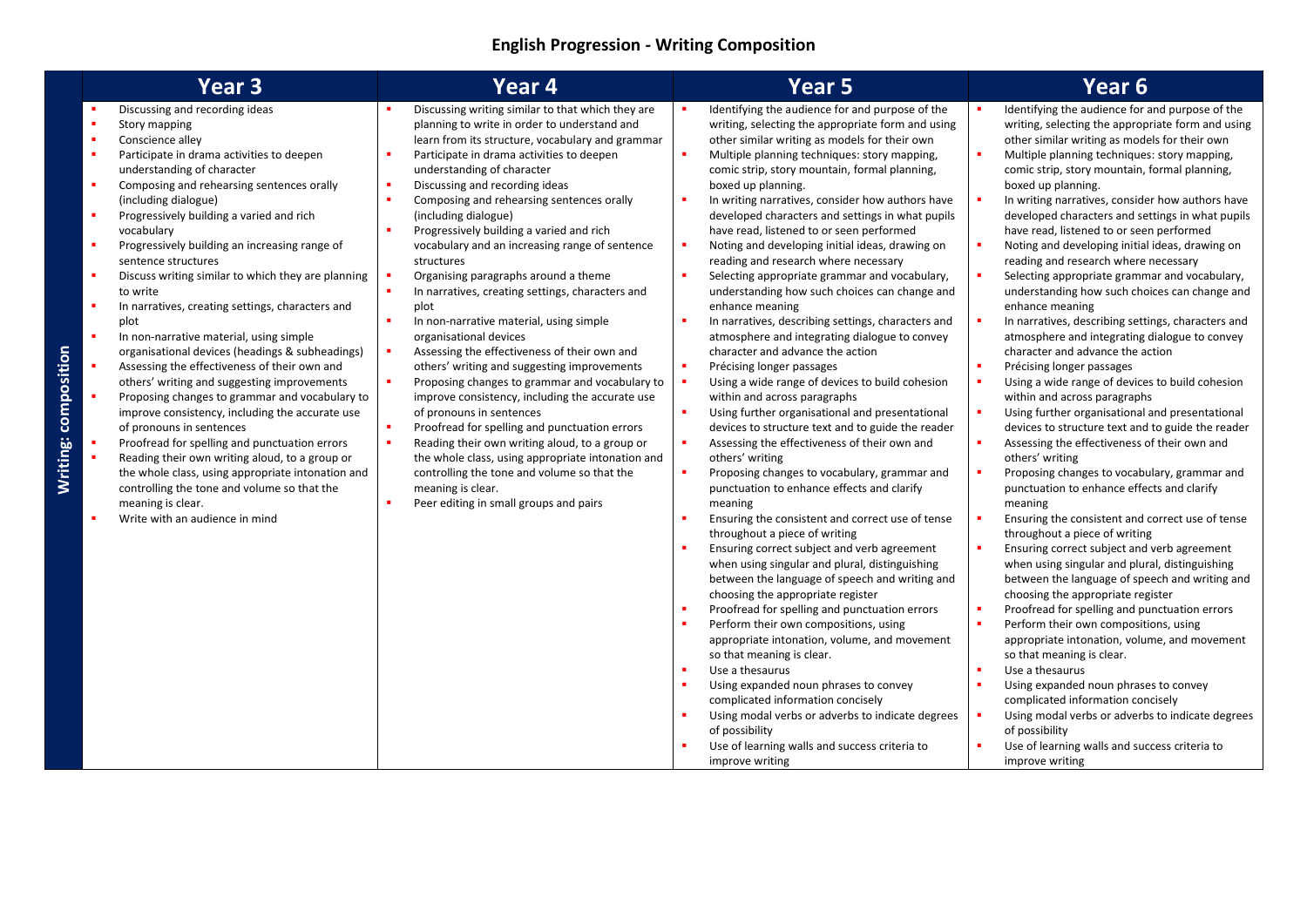### **English Progression - Writing Transcription**

| <b>Nursery</b>                                                                                                                                                                                                                                                                                                                                                                                                                                                                                                                                                                                                                | <b>Reception</b>                                                                                                                                                                                                                                                                                                                                                                                                                                                                    | Year 1                                                                                                                                                                                                                                                                                                                                                                                                                                                                                                                                                                         | <b>Year 2</b>                                                                                                                                                                                                                                                                                                                                                                                                                                                                                                                                                                                                                                                                                     |
|-------------------------------------------------------------------------------------------------------------------------------------------------------------------------------------------------------------------------------------------------------------------------------------------------------------------------------------------------------------------------------------------------------------------------------------------------------------------------------------------------------------------------------------------------------------------------------------------------------------------------------|-------------------------------------------------------------------------------------------------------------------------------------------------------------------------------------------------------------------------------------------------------------------------------------------------------------------------------------------------------------------------------------------------------------------------------------------------------------------------------------|--------------------------------------------------------------------------------------------------------------------------------------------------------------------------------------------------------------------------------------------------------------------------------------------------------------------------------------------------------------------------------------------------------------------------------------------------------------------------------------------------------------------------------------------------------------------------------|---------------------------------------------------------------------------------------------------------------------------------------------------------------------------------------------------------------------------------------------------------------------------------------------------------------------------------------------------------------------------------------------------------------------------------------------------------------------------------------------------------------------------------------------------------------------------------------------------------------------------------------------------------------------------------------------------|
| Busy finger activities - play dough,<br>threading, lacing, nuts and bolts,<br>puzzles etc<br>$\blacksquare$<br>Action rhymes<br>Yoga, Write dance and Physi-gym<br>×<br>Outdoor play - climbing, sweeping and<br>×<br>mopping, chalks<br>$\blacksquare$<br>Draws lines and circles using gross<br>motor movements<br>Uses one handed tools and equipment<br>Holds pencil between thumb and two<br>$\blacksquare$<br>fingers, no longer using whole-hand<br>grasp<br>Holds pencil near point between first<br>two fingers and thumb and uses it with<br>good control<br>Can copy some letters, e.g. Letters<br>from their name | Shows a preference for a dominant<br>hand.<br>Begins to use anticlockwise movement<br>and retrace vertical lines.<br>Begins to form recognisable letters.<br>Uses clearly identifiable letters to<br>communicate meaning.<br>They handle pencils effectively for<br>writing.<br>They hold paper in position and use<br>their preferred hand for writing, using<br>a correct pencil grip. (EXC)<br>They are beginning to be able to write<br>on lines and control letter size. (EXC) | Write from memory simple sentences<br>dictated by the teacher that include<br>words using the gpcs and common<br>exception words taught so far<br>$\blacksquare$<br>Sit correctly at a table, holding a pencil<br>comfortably and correctly<br>Begin to form lower-case letters in the<br>×<br>correct direction, starting and finishing<br>in the right place<br>Form capital letters<br>٠<br>Form digits 0-9<br>٠<br>Understand which letters belong to<br>п<br>which handwriting 'families' and to<br>practise these<br>$\blacksquare$<br>Use pre-cursive handwriting style | Write from memory simple sentences<br>dictated by the teacher that include<br>words using the gpcs, common<br>exception words and punctuation<br>taught so far.<br>Form lower-case letters of the correct<br>size relative to one another<br>Start using some of the diagonal and<br>horizontal strokes needed to join<br>letters and understand which letters,<br>when adjacent to one another, are<br>best left unjoined.<br>Ascenders and descenders clearly<br>distinguishable<br>Write capital letters and digits of the<br>correct size, orientation and<br>relationship to one another and to<br>lower-case letters<br>Use spacing between words that<br>reflects the size of the letters. |
| Year <sub>3</sub>                                                                                                                                                                                                                                                                                                                                                                                                                                                                                                                                                                                                             | Year 4                                                                                                                                                                                                                                                                                                                                                                                                                                                                              | <b>Year 5</b>                                                                                                                                                                                                                                                                                                                                                                                                                                                                                                                                                                  | Year 6                                                                                                                                                                                                                                                                                                                                                                                                                                                                                                                                                                                                                                                                                            |
| Write from memory simple sentences,<br>dictated by the teacher, that include<br>words and punctuation taught so far.<br>Use the diagonal and horizontal<br>strokes that are needed to join letters<br>and understand which letters, when<br>adjacent to one another, are best left<br>unjoined<br>Increase the legibility, consistency and<br>quality of their handwriting                                                                                                                                                                                                                                                    | Write from memory simple sentences,<br>dictated by the teacher, that include<br>words and punctuation taught so far.<br>Use the diagonal and horizontal<br>strokes that are needed to join letters<br>and understand which letters, when<br>adjacent to one another, are best left<br>unjoined<br>Increase the legibility, consistency and<br>quality of their handwriting ensuring<br>that downstrokes of letters are parallel<br>and equidistant                                  | Write legibly, fluently and with<br>increasing speed<br>٠<br>Choose which shape of a letter to use<br>when given choices and deciding<br>whether or not to join specific letters<br>Choose the writing implement that is<br>٠<br>best suited for a task<br>$\blacksquare$                                                                                                                                                                                                                                                                                                      | Write legibly, fluently and with<br>increasing speed<br>Choose which shape of a letter to use<br>when given choices and deciding<br>whether or not to join specific letters<br>Choose the writing implement that is<br>best suited for a task                                                                                                                                                                                                                                                                                                                                                                                                                                                     |